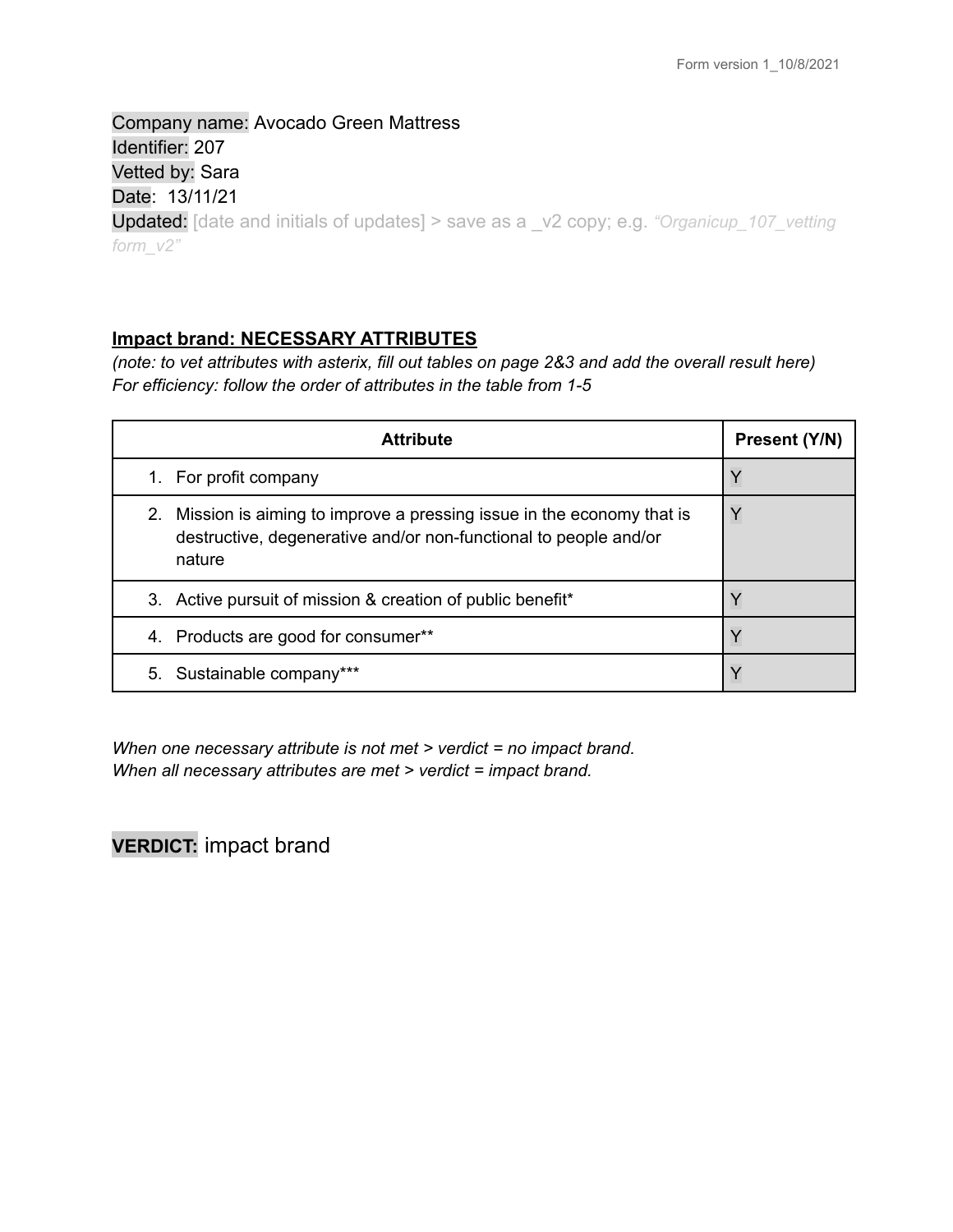# **\*Active pursuit of mission & creation of public benefit**

MISSION: Our mission is to be the most respected source for [organic and](https://www.avocadogreenmattress.com/products/green-natural-organic-mattress/) [natural mattresses](https://www.avocadogreenmattress.com/products/green-natural-organic-mattress/), [pillows](https://www.avocadogreenmattress.com/collections/pillows), and [bedding](https://www.avocadogreenmattress.com/collections/bedding) at affordable prices — while maintaining environmentally conscious, ethical, and sustainable business practices across our entire supply chain — to help safeguard your health and protect our planet.

*There are several combinations of how a brand can pursue its mission actively and earn a 'tick' in the public benefit creation box. Please rate each present attribute with points to indicate its strength. The sum of points must reach the threshold of 40 for the brand to be deemed an 'active public benefit creator'.*

| <b>Attribute</b>                                                | Present (Y/N)<br>and (points)                                                                                                               | <b>Strength (points)</b>                                                                                                                 |
|-----------------------------------------------------------------|---------------------------------------------------------------------------------------------------------------------------------------------|------------------------------------------------------------------------------------------------------------------------------------------|
| PBC company structure                                           | $\prime$                                                                                                                                    | 50 [legally backed public<br>benefit creation]                                                                                           |
| <b>B-corporation</b>                                            | 30                                                                                                                                          | 30 [high effort and<br>expensive; shows readiness<br>to become a PBC<br>(depending on the state of<br>incorporation)]                    |
| Own projects working towards accomplishing mission              | 30 (e.g. own<br>factory in India<br>doing<br>exceptional<br>work for the<br>employed<br>women, their<br>education,<br>health and<br>safety) | 30-40 [medium-high effort]                                                                                                               |
| Donation of products to achieve mission                         | 20                                                                                                                                          | 20-40 [depending on<br>amount donated relative to<br>company size; relatively<br>passive, yet can still create<br>strong public benefit] |
| Donation of money to other organisations solving the<br>mission | 10                                                                                                                                          | 5-30 [depending on<br>amount donated relative to<br>company size, e.g. 1% For<br>the Planet =5 points;<br>passive]                       |
| Product is a tool to accomplish the mission                     | 30                                                                                                                                          | 30 [product and mission are<br>aligned. Represents holistic<br>incorporation of mission,                                                 |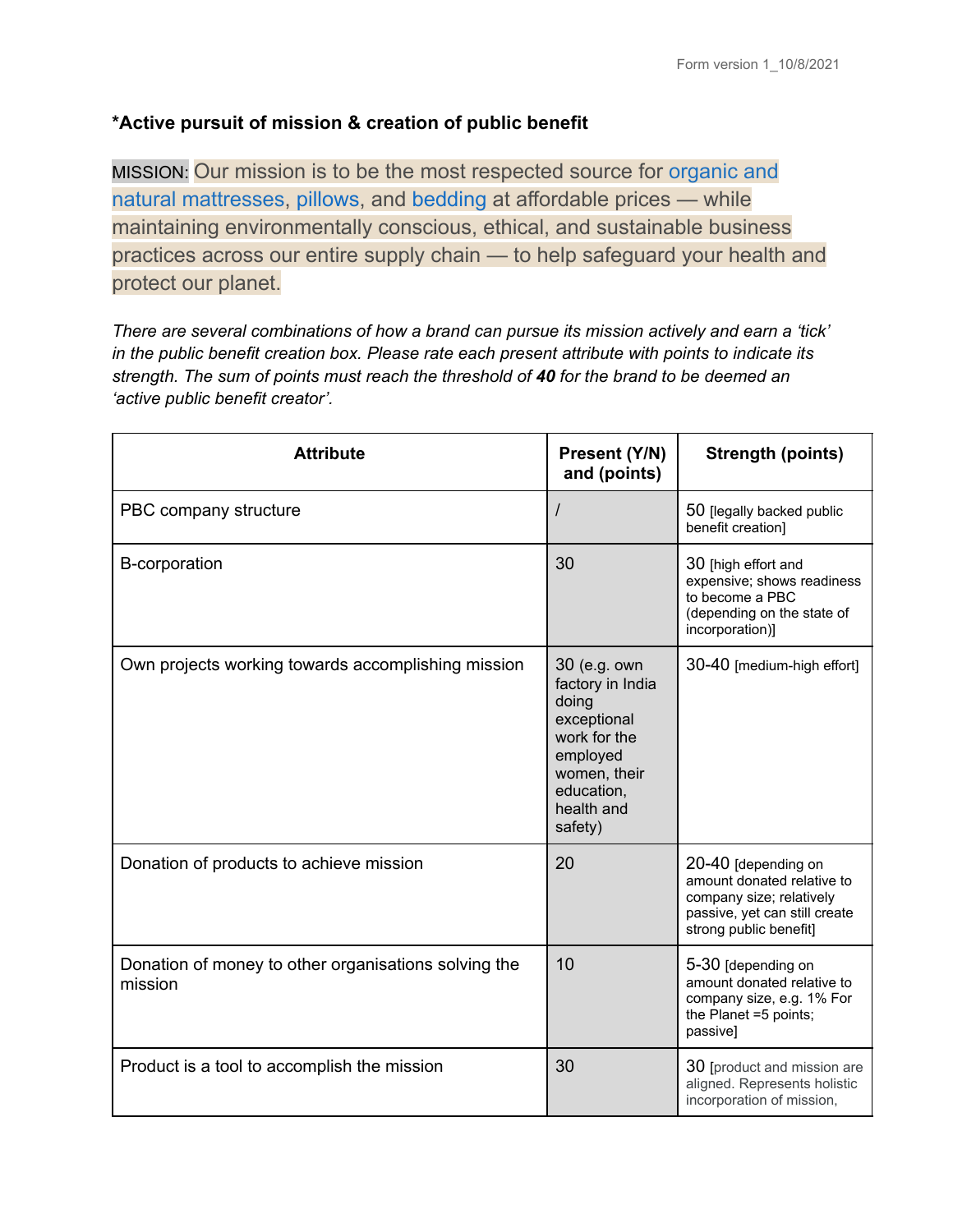|                                              | unlikely to be just a 'token'.] |
|----------------------------------------------|---------------------------------|
| Founder's personal connection to the mission |                                 |

Necessary minimum threshold for public benefit creation: 40 points

## Public benefit points of this company: 125

### Add links to sources used here:

<https://www.avocadogreenmattress.com/pages/2020-impact-report> <https://www.onepercentfortheplanet.org/stories/pinnacle-award-avocado-mattress> <https://www.avocadogreenmattress.com/pages/b-corp-certified>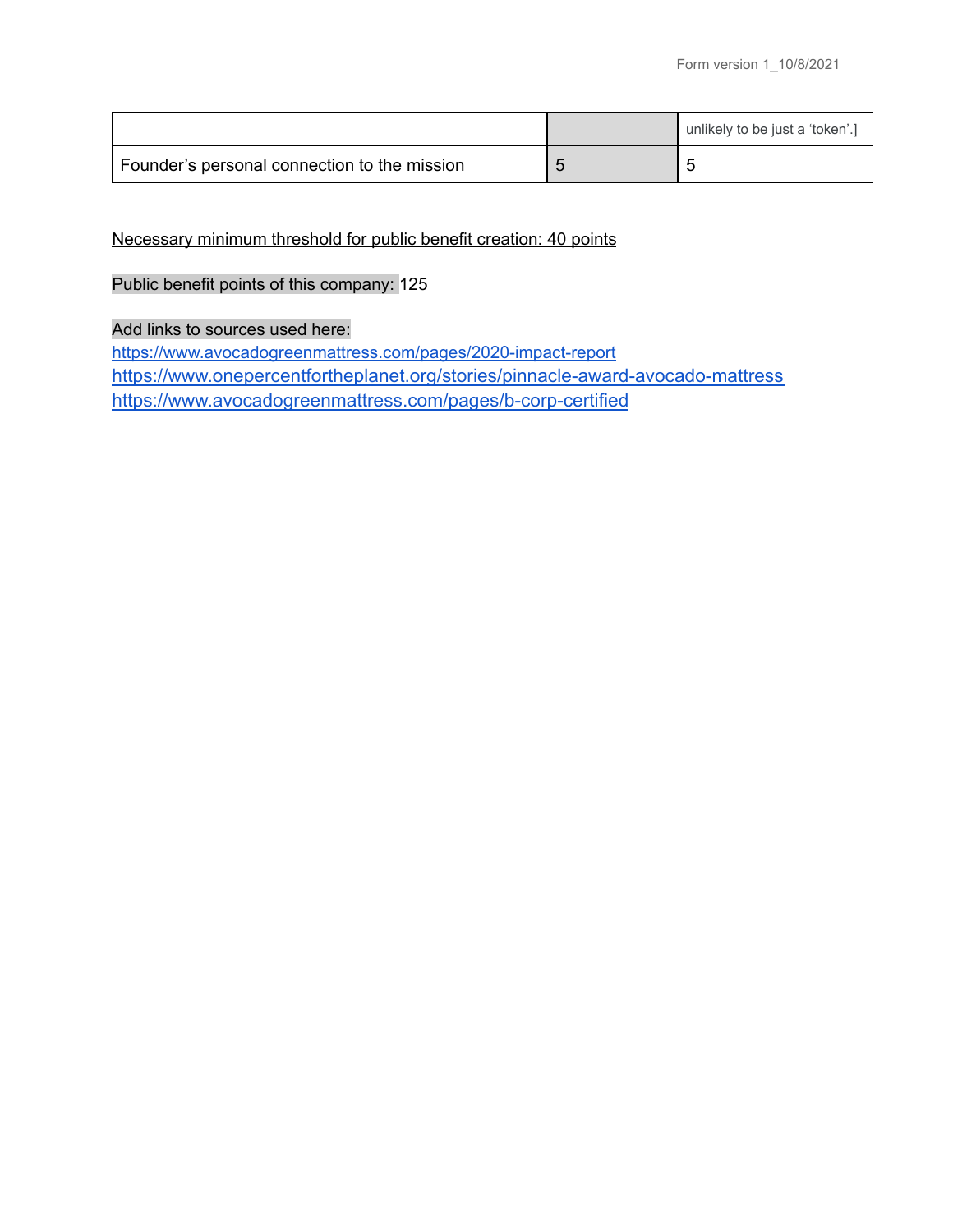### **\*\*Products that provide sustainable value for consumer:**

*Add either Y or N in each grey field.*

Supporting tool for rating: Investigate if customer satisfaction is high *(e.g. reviews are at good on different platforms; genuine, unpaid posts about the performance of the product on social media)*

| <b>Attribute</b>                                                        | Present (Y/N) | <b>Necessary</b> |
|-------------------------------------------------------------------------|---------------|------------------|
| Utilitarian immediate benefit for consumer (high<br>performing product) | Y             | Yes              |
| Long term benefit(s) for consumer                                       |               | Yes              |
| Materials considered safe according to current<br>scientific standards  | Y             | Yes              |
| Functional design & aesthetic                                           |               | Yes              |
| No premium pricing/overpriced                                           | $\vee$        | Yes              |

### Add links to sources used here:

[https://spot.ul.com/main-app/products/detail/5ad1f04355b0e82d946abaa3?page\\_type=Products](https://spot.ul.com/main-app/products/detail/5ad1f04355b0e82d946abaa3?page_type=Products%20Catalog) [%20Catalog](https://spot.ul.com/main-app/products/detail/5ad1f04355b0e82d946abaa3?page_type=Products%20Catalog)

"Our Avocado [mattresses](https://www.avocadogreenmattress.com/collections/mattresses) feature a [1-year](https://www.avocadogreenmattress.com/pages/sleep-trial/) sleep trial, 25-year [warranty,](https://www.avocadogreenmattress.com/pages/warranty) easy [financing](https://www.avocadogreenmattress.com/pages/affirm-financing/) with Affirm®, free shipping, and optional in-home delivery and setup." <https://www.avocadogreenmattress.com/pages/our-story>

*<https://www.avocadogreenmattress.com/collections/mattresses/products/green-natural-organic-mattress>*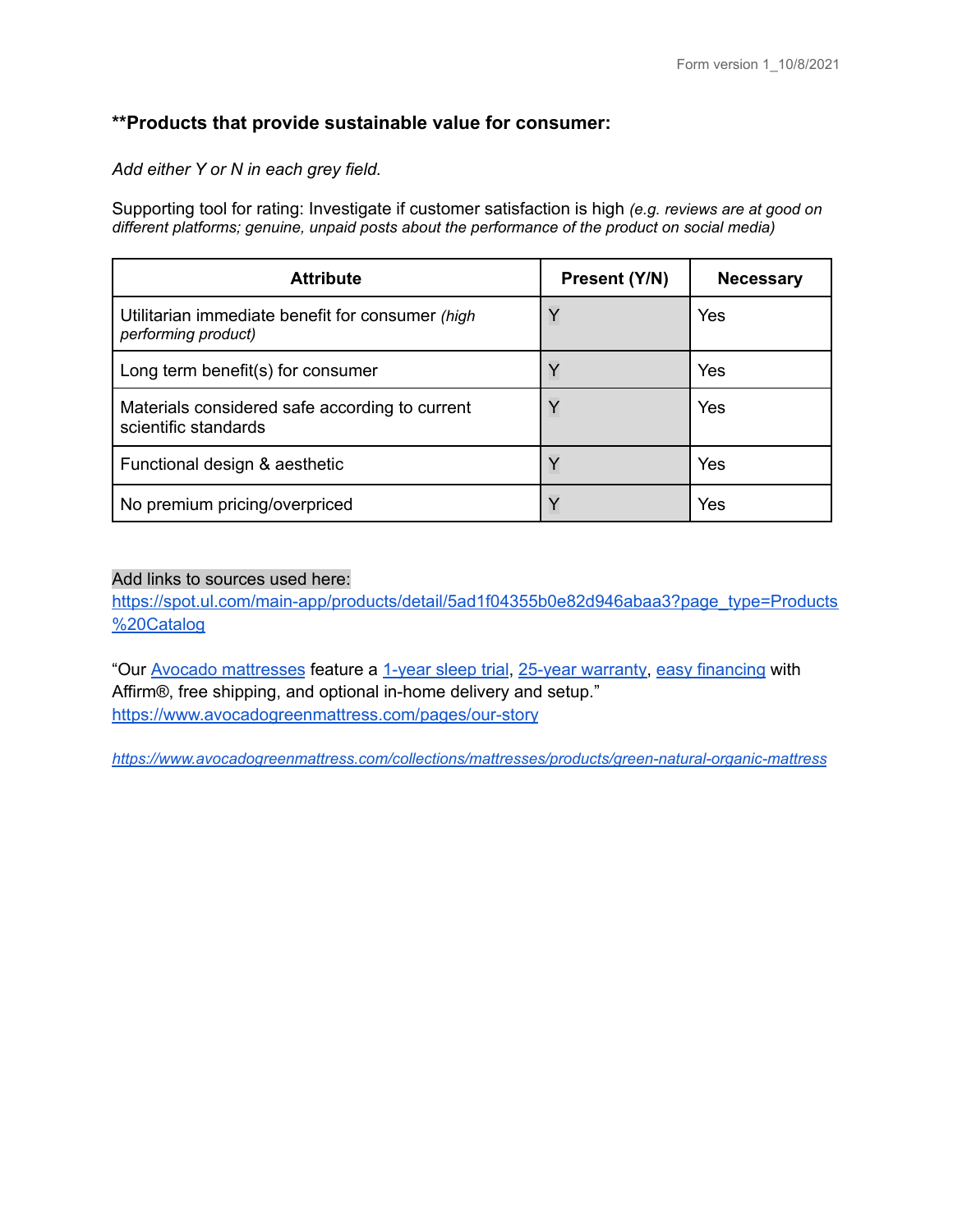## **\*\*\*Sustainable company & sustainable production:**

*Please rate each attribute with the according points to indicate its strength. For the brand to be deemed a 'Sustainable company':*

- *● The sum of points must reach the threshold of 30 points in total, and*
- *● at least a score of 10 for 'transparency' and*
- *● at least 5 points in each of the other domains (colors).*

Add as much info as necessary to each attribute; discuss the choice of points in the table or in *comments where appropriate.*

*<sup>+</sup> Strength: 5 = good; 10 = intermediate; 20 = strong; 30 = law-enforced/certified*

| <b>Attributes influencing sustainability</b>                                                                                                                                                                                                                                                                  | Present (Y/N) &<br>name which +<br>(points) | Strength + |
|---------------------------------------------------------------------------------------------------------------------------------------------------------------------------------------------------------------------------------------------------------------------------------------------------------------|---------------------------------------------|------------|
| Materials: The materials or processes used reduce pressure on<br>the environment compared to other mass-adopted alternatives<br>(e.g. waste-reduction, CO2 reduction, reducing dependency on crude<br>oil)                                                                                                    | 15                                          | $5 - 20$   |
| Materials: The materials are not raw materials, but e.g.<br>recycled and/or don't deplete 'resources pool' (e.g. latex<br>harvested from living trees)                                                                                                                                                        | $\prime$                                    | 5          |
| Materials: The products/materials are recyclable, compostable<br>or degrade harmlessly in the appropriate environment (i.e., don't<br>go to landfill)                                                                                                                                                         | partially                                   | 5          |
| Operations: Emissions, waste and other negative externalities<br>created by the company's operations are tracked and reduced<br>or offset                                                                                                                                                                     | 20                                          | $5 - 20$   |
| Operations: The company puts effort towards using some of<br>the industry's safest available processes possible, especially in<br>manufacturing; and reasons are given (e.g. harsh chemicals used<br>in production of viscose are recycled and neutralised appropriately<br>before released into waste water) | 10                                          | $5 - 10$   |
| Operations: The company puts effort towards reducing<br>packaging and other externalities in their presentation and<br>transportation of products                                                                                                                                                             | n/a                                         | $5 - 10$   |
| Stakeholders: The products/materials protect or increase<br>wellbeing of animals (short- or long term)                                                                                                                                                                                                        | 5                                           | $5 - 10$   |
| Stakeholders: The products/materials protect or increase<br>human health and/or wellbeing (short- or long term)                                                                                                                                                                                               | 10                                          | $5 - 10$   |